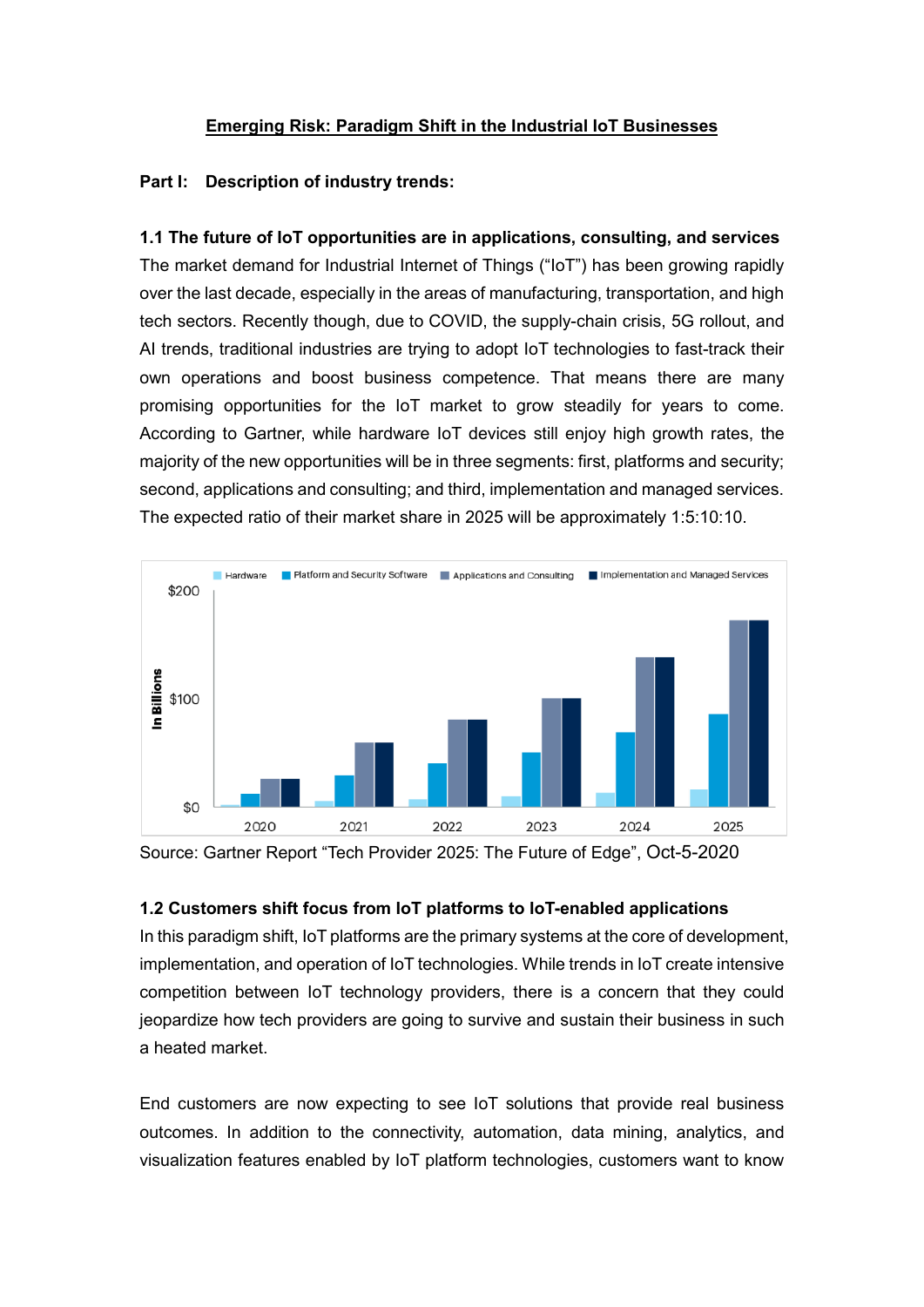the exact value of their return on investment. This is a new phase and its impact is considerable to all technology-focused industrial IoT platform vendors, including Advantech.



Source: Gartner Report "Market Trend: Moving from IoT Platforms to IoT-Enabled Applications", Oct-11-2021

# **Part II. Impact to Advantech**

Advantech as a leading provider of IoT hardware and appliances has invested substantially in developing IoT platform. Recently, they released their IoT platform called WISE-PaaS, which is a fully featured software suite with data processing, storage, analytics, visualization, and low-code tools and functions to support IoT application development. WISE-PaaS has not yet been included in Gartner's Magic Quadrant listing as an industrial IoT platform, but was honorably mentioned in the 2021 Gartner report.

# **Emerging risks:**

Competition is more intensive

Long established industrial technology providers like Siemens, are working on new innovative strategies to try the lead market, while new software start-ups are entering the market and targeting niche areas such as condition monitoring for industrial equipment. Furthermore, local system integrators who serve regional markets are offering customized projects that fulfill customer expectations much better. Despite high development cost, system integrators enjoy a significant share of the market.

 Falling short of customer expectations Many IoT solution providers are already contributing to their customer's business outcomes and Advantech is falling short because they are not fully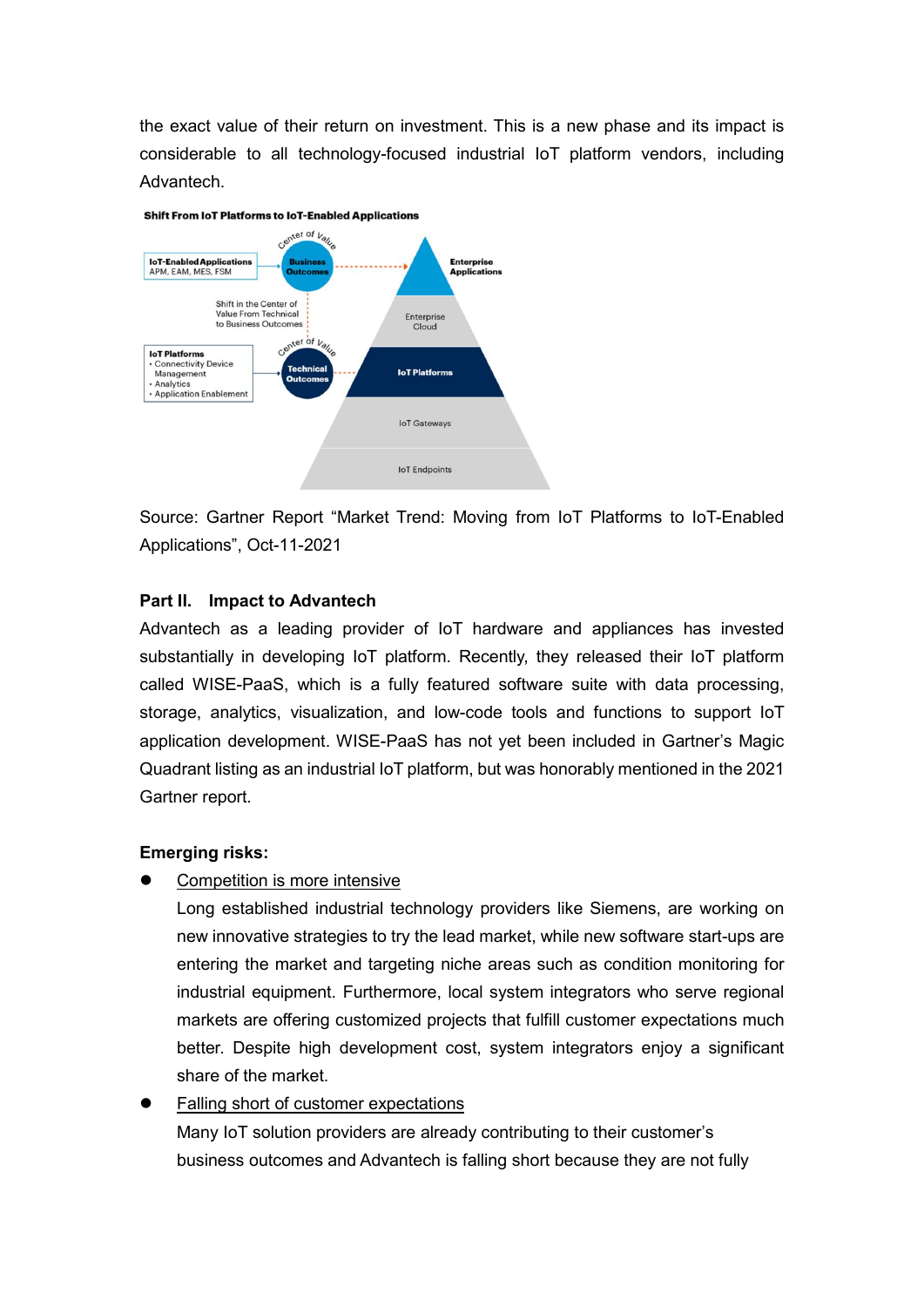prepared to change the customer offer from technical solution based to outcome based.

Changes of business models

Recently, new start-ups and many IoT service providers started offering flexible options for a subscription-based, or usage-based charging model. This significant lowers the financial barriers to adopting IoT solutions on customer premises. Online sales are another approach that has been successful in consumer sectors. Advantech is not fast enough in responding to these changes and as a result faced strong challenges in business development.

## **Part III: Actions that Advantech has taken:**

Since customers expect ready-to-use solutions and quick return on investment, in the past year Advantech started to realign its engineering and business teams to invigorate the business with a better fit-for-purpose business model:

- **Formation of solution BUs:** Dedicated solution teams have been formed in addition to product development and sales teams. Solution teams have created Service-Ready Packages (SRP) specially developed for three major sectors: industrial, medical, and smart cities. All of these solutions are customer-facing packages derived from the core industrial IoT platforms we already have.
- **Encouraging close partnerships**: We are engaging with new system integrators (SI) and business allies in each of the main industrial domains and designing programs to serve these new partners, who are entirely different from existing hardware channel partners. Programs include such things as technical training, online/offline support, and business incentive development.
- **Investment in IoT solution providers**: Advantech corporate investment arm will also be onboard to support and strengthen relationships with designated domain experts. The strategic partnerships and/or acquisitions with partners or new IoT service companies that are created can synergize with Advantech to make it stronger in the market.
- **IoT solution ready systems**: Revisiting our core products, Advantech has started to work on more connectivity and management features for our hardware appliances, making them more software-defined and compatible so that they can serve the needs of different IoT requirements. These developments will affect most of our SRP offerings by providing smarter solutions that can be adopted and customized in standalone, private, or open cloud settings.
- **Recruit talent for IoT services:** More software developers and new serviceengineering employees are being actively recruited to further strengthen the service-driven IoT business models.